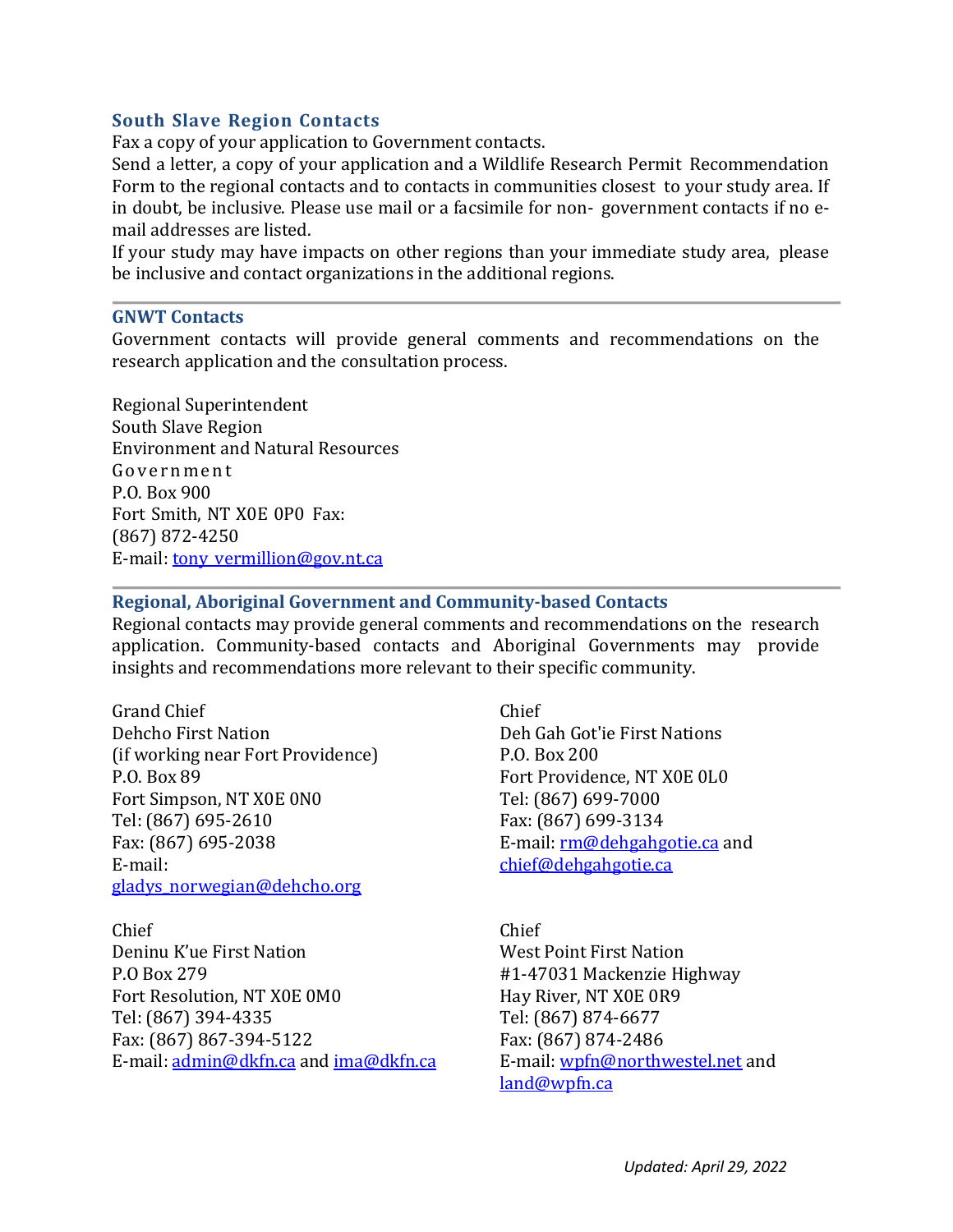K'atlodeeche First Nation Chief Hay River, NT X0E 1G4<br>Tel: (867) 874-6701 Fax: (867) 874-3229 Tel: (867) 825-2000<br>E-mail: kfnenvironmental@katlodeeche.com Fax: (867) 825-2002 E-mail: [kfnenvironmental@katlodeeche.com](mailto:kfnenvironmental@katlodeeche.com)<br>and kfnchief@katlodeeche.com

Chief Chief Salt River First Nation #195 Smith's Landing First Nation<br>P.O. Box 960 P.O. Box 1470 Fort Smith, NT X0E 0P0<br>
Tel: (867) 872-2986<br>
Tel: (867) 872-4950 Tel: (867) 872-2986<br>Fax: (867) 872-3550 Fax: (867) 872-5154 Fax: (867) 872-3550<br>
E-mail: ceo.srfn@northwestel.net and E-mail: chief@slfn196.com E-mail: <u>ceo.srfn@northwestel.net</u> and E-mail: chief@slf<br>lands.srfn@northwestel.net landsamerican lands@slfn.com  $lands.srfn@northwestel.net$ 

President President Northwest Territory Métis Nation<br>
P.O. Box 720<br>
P.O. Box 1921<br>
P.O. Box 1921 P.O. Box 720<br>Fort Smith, NT X0E 0P0 Fort Resolutio Tel: (867) 872-2770<br>Fax: (867) 872-2772 Fax: (867) 394-3322 Fax: (867) 872-2772<br>E-mail: land.resources@nwtmetis.ca Fig. Email: frmc@northwestel.net and E-mail: <u>[land.resources@nwtmetis.ca](mailto:land.resources@nwtmetis.ca)</u> Email: <u>frmc@northwestel.net</u> and<br>and <u>executive.director@nwtmetis.ca</u> frmcenvironment@northwestel.net and [executive.director@nwtmetis.ca](mailto:executive.director@nwtmetis.ca)

President President Hay River Métis Council<br>
31 Capital Drive<br>
21 Capital Drive<br>
21 Capital Drive<br>
21 Capital Drive<br>
21 Capital Drive<br>
22 Capital Drive<br>
22 Capital Drive<br>
22 Capital Drive<br>
23 Capital Drive<br>
23 Capital Drive<br>
23 Capital Drive<br> 31 Capital Drive P.O. Box 1107 Hay River, NT X0E 1G2<br>
Tel: (867) 874-4470<br>
Tel: (867) 872-2643 Tel: (867) 874-4470 Tel: (867) 872-2643 Fax: (867) 874-4472<br>
Email: <u>president@hrmcnwt.com</u> and Email: <u>admin@fortsmithmetis.ca</u> Email: [president@hrmcnwt.com](mailto:president@hrmcnwt.com) and [reception@hrmcnwt.com](mailto:reception@hrmcnwt.com) 

Ka' a'gee Tu First Nation (Kakisa)<br>P.O. Box 4428 Hay River, NT X0E 1G3<br>Tel: (867) 825-2000 E-mail: [kaageetu\\_chief@northwestel.net](http://diims.pws.gov.nt.ca/yk32vapp05pdav/nodes/21219298/kaageetu_chief%40northwestel.net) [kaageetu\\_envcoord@northwestel.net](http://diims.pws.gov.nt.ca/yk32vapp05pdav/nodes/21219298/kaageetu_envcoord%40northwestel.net)

P.O. Box 1470<br>Fort Smith, NT X0E 0P0

Fort Resolution, NT X0E 0M0<br>Tel: (867) 394-4151

President Fort Providence Métis Council PO Box 319 Fort Providence, NT X0E 0L0 Phone: 867-699-4320 Fax: 867-699-4319 E-mail[: fpmcpres@northwestel.net](mailto:fpmcpres@northwestel.net) and [finance\\_pvmetis@northwestel.net](mailto:finance_pvmetis@northwestel.net)  Detailed information on local and regional governments can be found on-line at: [www.maca.gov.nt.ca/?cmtylist=aklavik.](http://www.maca.gov.nt.ca/?cmtylist=aklavik)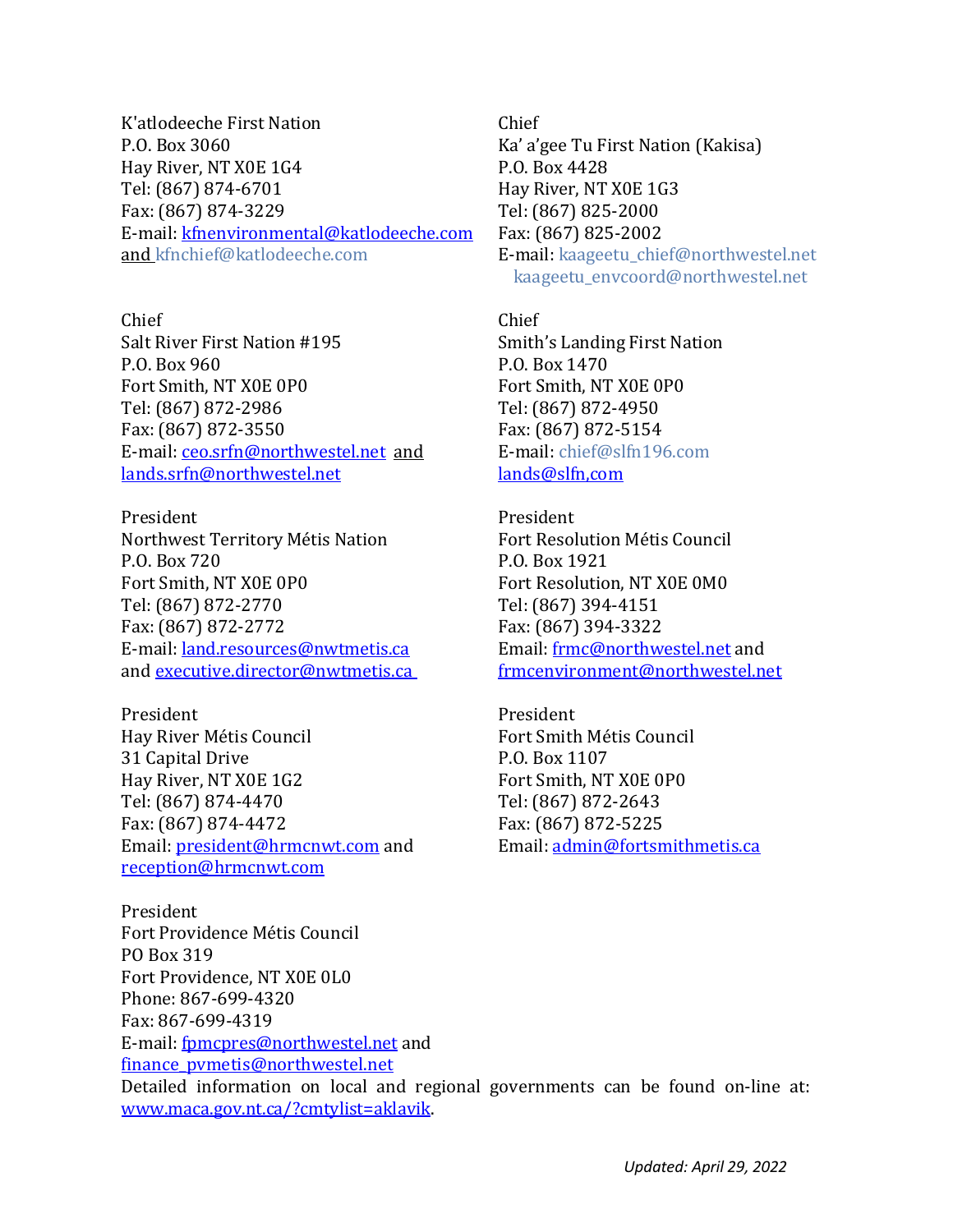# **Dehcho Settlement Region Contacts**

Fax a copy of your application to Government contacts.

Send a letter, a copy of your application and a Wildlife Research Permit Recommendation Form to the regional contacts and to contacts in communities closest to your study area. If in doubt, be inclusive. Please use mail or a facsimile for nongovernment contacts if no e-mail addresses are listed.

If your study may have impacts on other regions than your immediate study area, please be inclusive and contact organizations in the additional regions.

### **GNWT Contacts**

Government contacts will provide general comments and recommendations on the research application and the consultation process.

Regional Superintendent Dehcho Region Department of Environment and Natural Resources Government of the Northwest Territories P.O. Box 240 Fort Simpson, NT X0E 0N0 Fax: (867) 695-2381 E-mail: [jamie\\_chambers@gov.nt.ca](mailto:jamie_chambers@gov.nt.ca) 

For research near Fort Providence, Kakisa, West Point and Hay River, please contact: Regional Superintendent South Slave Region Department of Environment and Natural Resources Government of the Northwest Territories P.O. Box 390 Fort Smith, NT X0E 0P0 Fax: (867) 872-4250 E-mail: [tony\\_vermillion@gov.nt.ca](mailto:tony_vermillion@gov.nt.ca) 

### **Regional Contact**

On the Land Coordinator Dehcho First Nations P.O. Box 89 Fort Simpson, NT X0E 0N0 Tel: (867) 695-2355 ext. 231 E-mail: [beth\\_hudson@dehcho.org](mailto:beth_hudson@dehcho.org) 

# **Aboriginal Government and Community-based Contacts**

Regional contacts may provide general comments and recommendations on the research application. Community-based contacts and Aboriginal Governments may provide insights and recommendations more relevant to their specific community.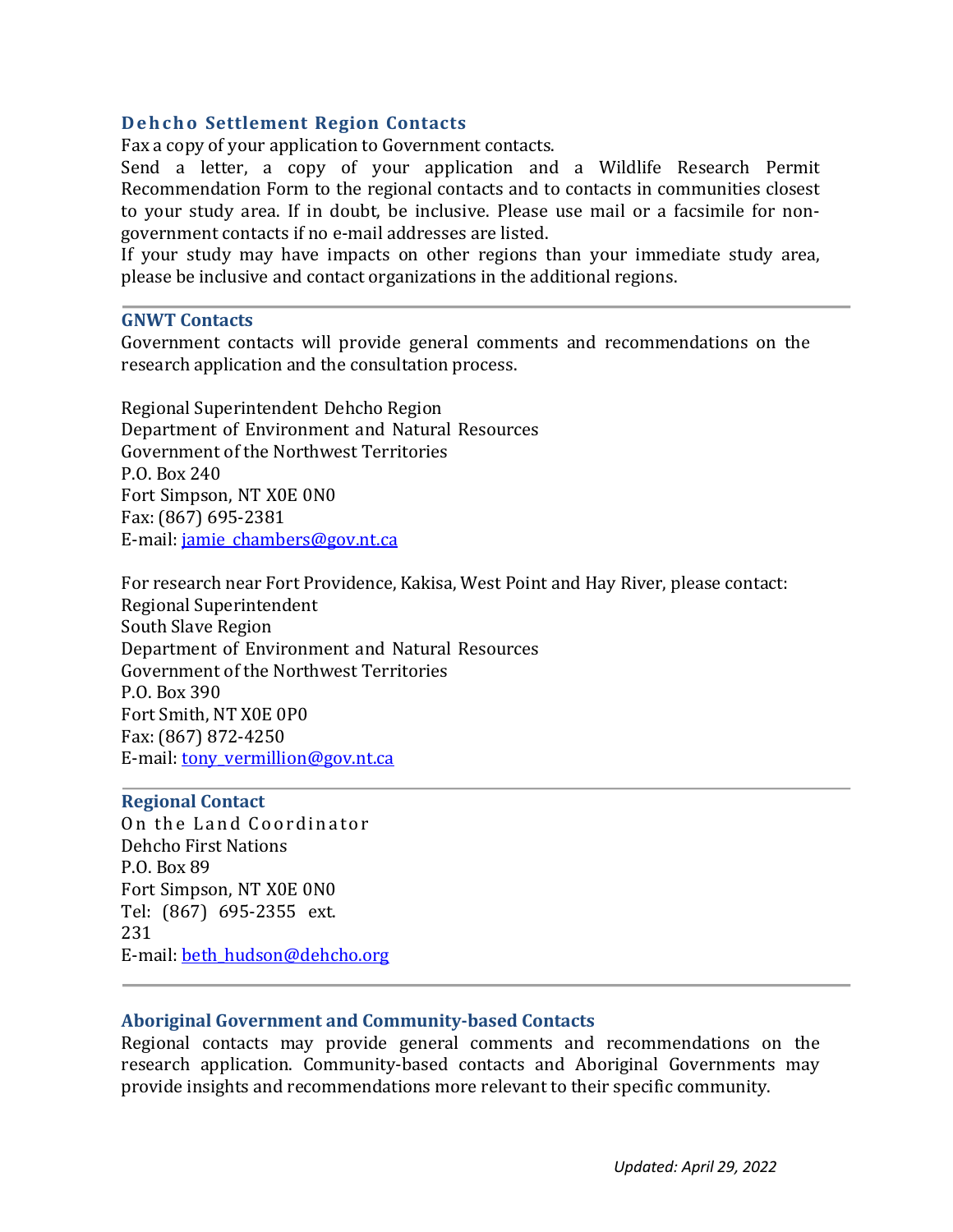Grand Chief Kenneth Cayen Chair Dehcho First Nations<br>P.O. Box 89 Fort Simspon, NT X0E 0N0<br>Phone: 867-695-2610 E-mail: [executivedirector@dehcho.org](mailto:executivedirector@dehcho.org) 

Chief Dolphus Jumbo Chief Eugene Hope Sambaa K'e First Nation **Acho Dene Koe First Nation**<br>P.O. Box 10 **Acho Dene Koe First Nation** Sambaa K'e, NT X0E 1Z0<br>Tel: (867) 206-2800 Fax:  $(867)$  206-2828<br>E-mail: chief@sambaakefn.com

President Danny Peterson Chief Lloyd Moses Ft. Simpson Metis Local #52 Pehdzeh K<br>P.O. Box 408 PO Box 56 P.O. Box 408<br>
Fort Simpson, NT X0E 0N0<br>
Fort Simpson, NT X0E 0N0<br>
Wrigley, NT X0E 1E0 Fort Simpson, NT X0E 0N0 Wrigley, NT X0E 1E0 Tel: (867) 695-2431 Tel: (867) 581-3321<br>Fax: (867) 695-2040 Fax: (867) 581-3229 Fax: (867) 695-2040<br>
E-mail: Fax: (86 E-mail: E-mail:

Chief Noleen Hardisty<br>
Jean Marie River First Nation<br>
Liídlı Kúé First Nation Jean Marie River First Nation <br>General Delivery Ceneral Delivery General Delivery<br>
Jean Marie River, NT X0E 0N0<br>
Fort Simpson, NT X0E 0N0 Jean Marie River, NT X0E 0N0<br>
Tel: (867) 809-2000<br>
Tel: (867) 695-3131 Tel: (867) 809-2000<br>Fax: (867) 809-2002 Fax: (867) 695-2665 Fax: (867) 809-2002<br>E-mail: chief@jmrfn.com

Chief Steve Vital Nahanni Butte Dene Band General Delivery Nahanni Butte, NT X0E 0N0 Tel: (867) 602-2900 Fax: (867) 602-2910 E-mail: [chief.nbdb@gmail.com](http://diims.pws.gov.nt.ca/yk32vapp05pdav/nodes/21219298/chief.nbdb%40gmail.com)  Dehcho Land Use Planning Committee<br>P.O. Box 1999 Fort Providence, NT X0E 0L0<br>Phone: 867-699-3166 E-mail: [joachimb@northwestel.net](mailto:joachimb@northwestel.net)

General Delivery<br>Fort Liard, NT X0G 0A0 Phone: (867) 770-4571 ext. 265<br>Fax: (867) 770-4573 E-mail[: chief@adkfirstnation.ca](http://diims.pws.gov.nt.ca/yk32vapp05pdav/nodes/21219298/chief%40adkfirstnation.ca)

[metisnation52@northwestel.net](http://diims.pws.gov.nt.ca/yk32vapp05pdav/nodes/21219298/metisnation52%40northwestel.net) [pkfn2017chiefmoses@outlook.com](mailto:pkfn2017chiefmoses@outlook.com)

E-mail: [chief@liidliikue.com](http://diims.pws.gov.nt.ca/yk32vapp05pdav/nodes/21219298/chief%40liidliikue.com)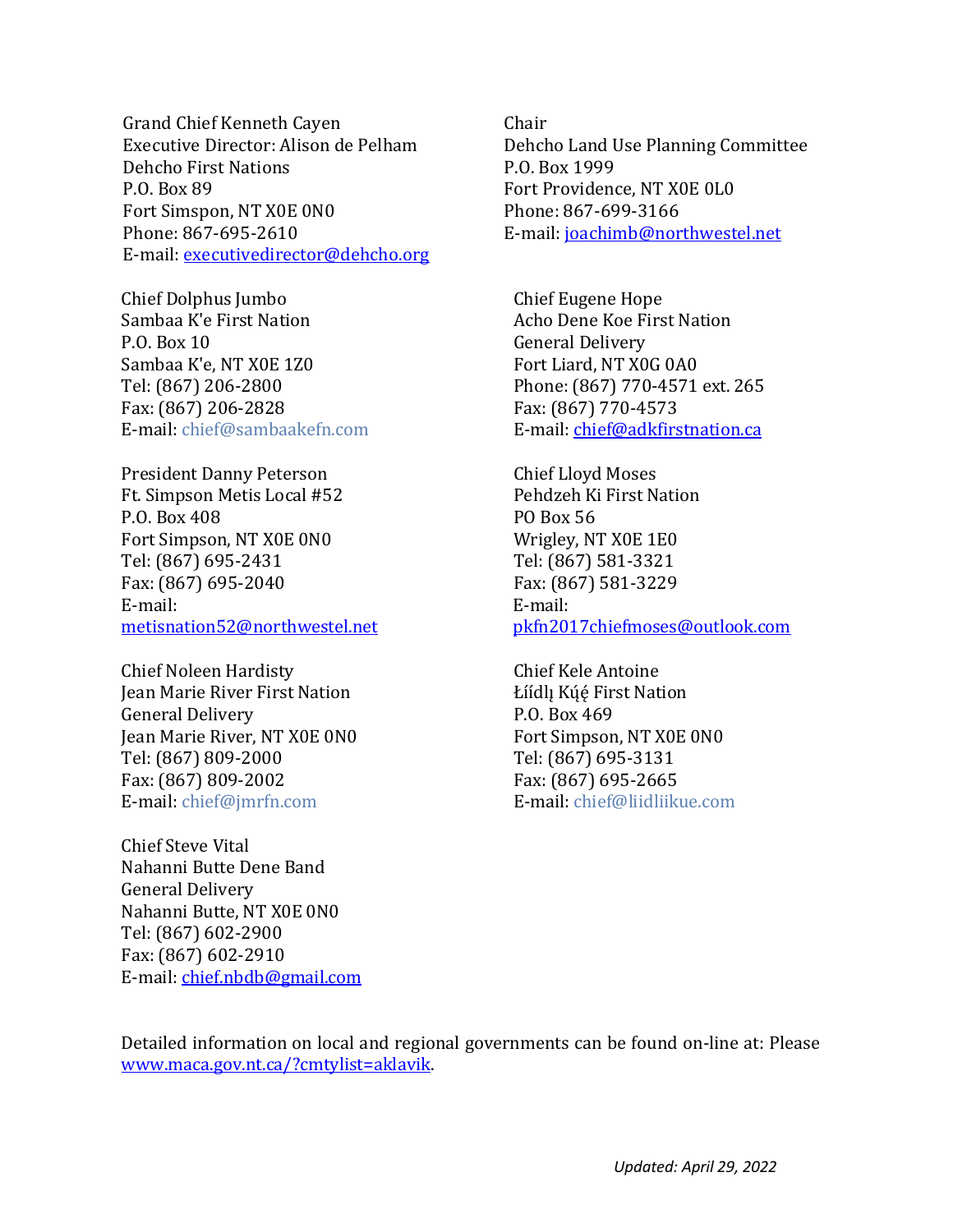# **North Slave Region Contacts**

Fax a copy of your application to Government contacts.

Send a letter, a copy of your application and a Wildlife Research Permit Recommendation Form to the regional contacts and to contacts in communities closest to your study area. If in doubt, be inclusive. Please use mail or a facsimile for non-government contacts if no e-mail addresses are listed.

If your study may have impacts on other regions than your immediate study area, please be inclusive and contact organizations in the additional regions.

### **GNWT Contacts**

Government contacts will provide general comments and recommendations on the research application and the consultation process.

Regional Superintendent North Slave Region Department of Environment and Natural Resources Government of the Northwest Territories P.O. Box 2668 Yellowknife, NT X1A 2P9 Fax: (867) 873-6230 E-mail: [bruno\\_croft@gov.nt.ca](http://diims.pws.gov.nt.ca/yk32vapp05pdav/nodes/21219298/bruno_croft%40gov.nt.ca) and stefan\_goodman@gov.nt.ca

# **Regional Contacts**

Manager, Research Operations<br>
Thcho Government<br>
Wek'èezhìi Renewa P.O. Box 412 102A 4504 49th Avenue Phone: (867) 392-6381 ext. 1336 Phone: (867) 873-5743<br>Fax: (867) 392-6389 Fax: (867) 873-5743 Fax: (867) 392-6389 Fax: (867) 873-5743 E-mail[: tyannasteinwand@tlicho.com](mailto:tyannasteinwand@tlicho.com)

Tłįcho Government Wek'èezhìi Renewable Resources Board<br>P.O. Box 412 102A 4504 49<sup>th</sup> Avenue Yellowknife, NT X1A 1A4<br>Phone: (867) 873-5740

# **Aboriginal Government and Community-based Contacts**

Regional contacts may provide general comments and recommendations on the research application. Community-based contacts and Aboriginal Governments may provide insights and recommendations more relevant to their specific community.

Land and Environment Coordinator **Lands and Resource Manager**<br>
Yellowknives Dene First Nation **North Slave Metis Alliance** Yellowknives Dene First Nation North Slave M<br>P.O. Box 2514 P.O. Box 2301 P.O. Box 2514<br>
Yellowknife. NT X1A 2P8<br>
Yellowknife. NT X1A 2P8<br>
Yellowknife. NT X1A 2P7 Yellowknife, NT X1A 2P8<br>
Phone: (867) 873-8951, ext. 1013<br>
Phone: (867) 873-6762 Phone: (867) 873-8951, ext. 1013 Phone: (867) 873-67<br>Fax: (867) 873-5969 Fax: (867) 669-7442 Fax: (867) 873-5969 Fax: (867) 669-7442 E-mail: [jblack@ykdene.com](mailto:jblack@ykdene.com)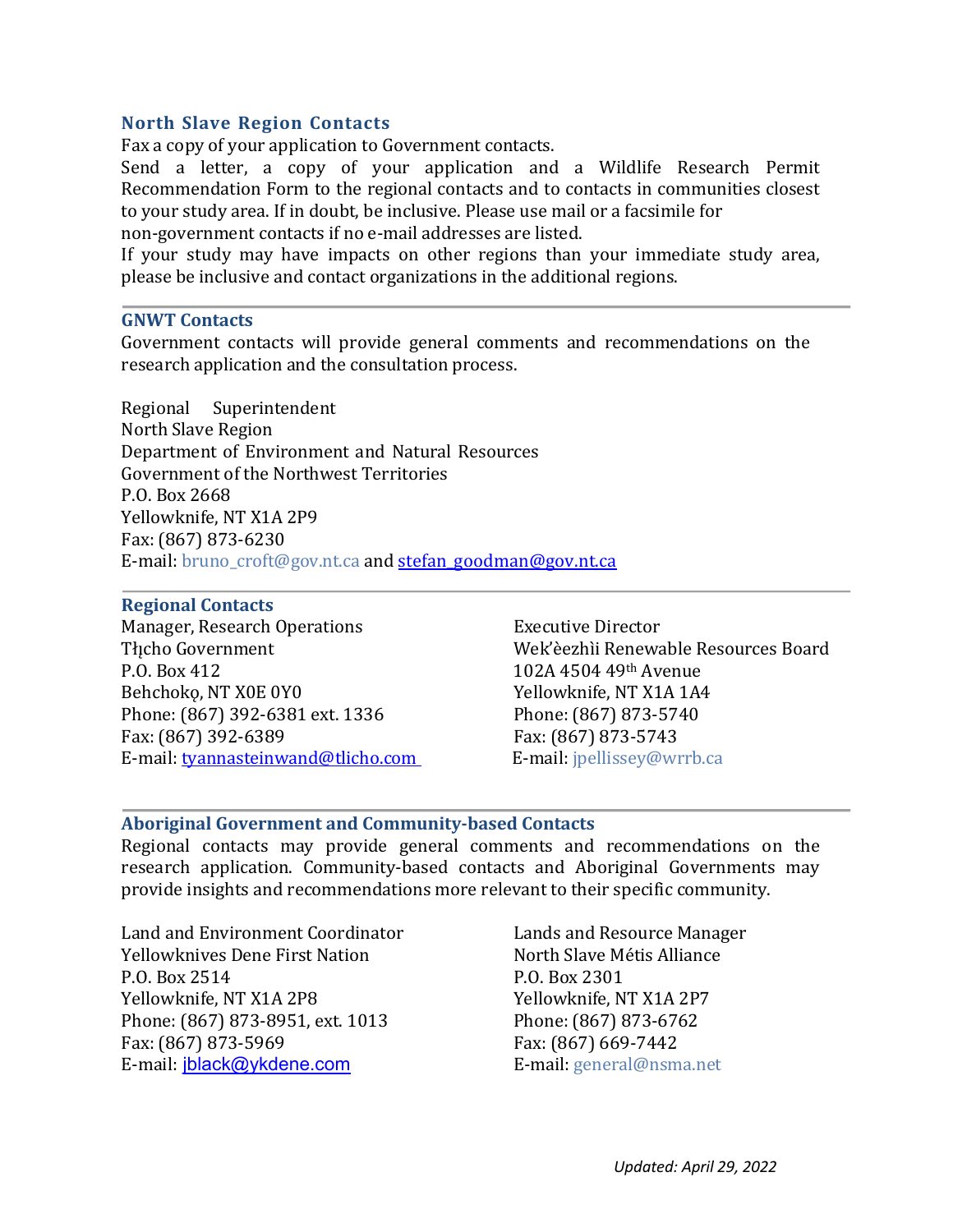Chair Wildlife, Land and Environment Committee Łutselk'e First Nation P.O. Box 28 Łutselk'e, NT X0E 1A0 Phone: (867) 370-3051 / 370-3151 Fax: (867) 370-3010 E-mail: [lkdfnlands@gmail.com](mailto:lkdfnlands@gmail.com)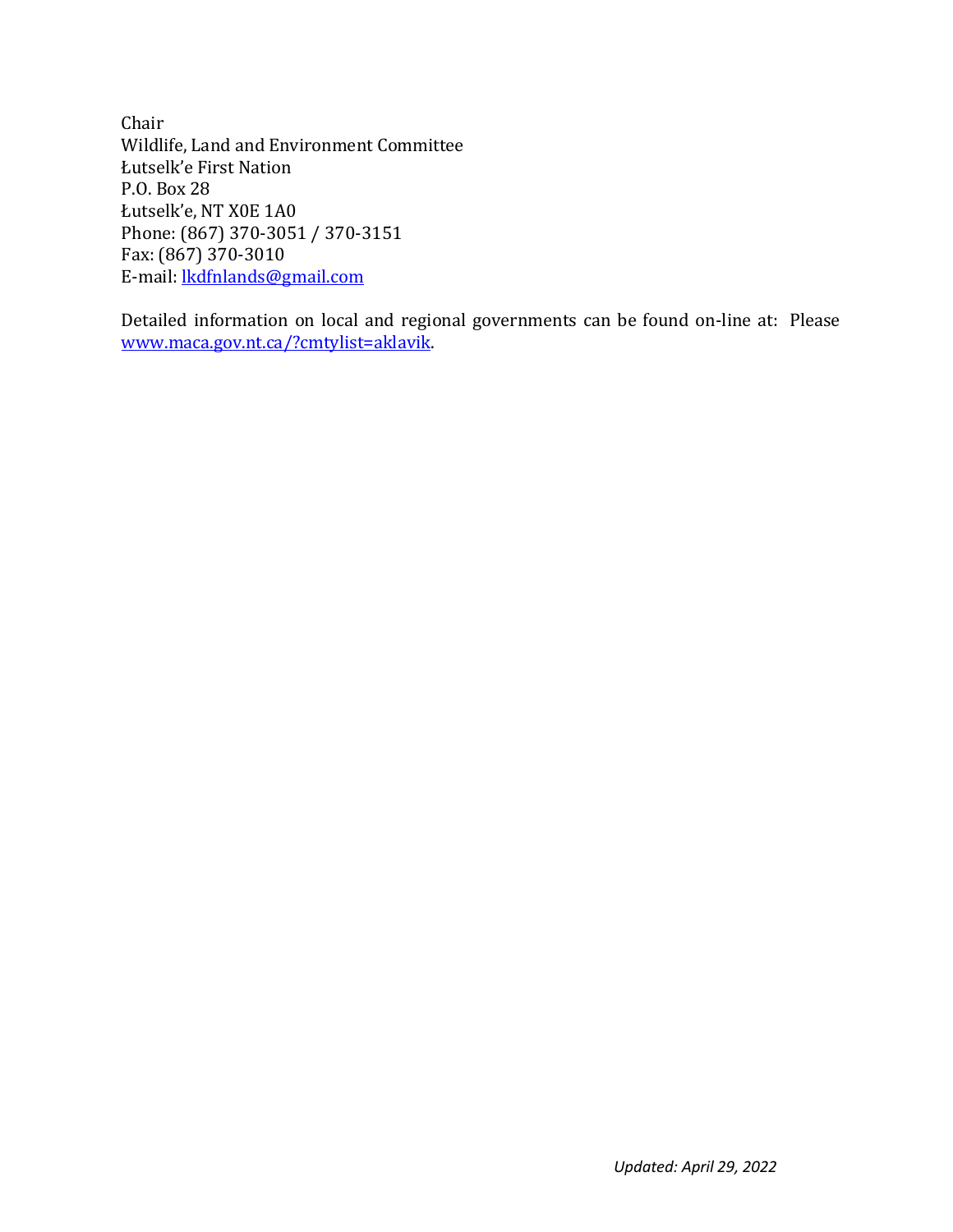# **Sahtú Settlement Region Contacts**

Fax a copy of your application to Government contacts.

Send a letter, a copy of your application and a Wildlife Research Permit Recommendation Form to the regional contacts and to contacts in communities closest to your study area. If in doubt, be inclusive. Please use mail or a facsimile for non- government contacts if no e-mail addresses are listed.

If your study may have impacts on other regions than your immediate study area, please be inclusive and contact organizations in the additional regions.

### **GNWT Contacts**

Government contacts will provide general comments and recommendations on the research application and the consultation process.

Regional Superintendent Sahtú Region Department of Environment and Natural Resources Government of the Northwest Territories P.O. Box 130 Norman Wells, NT X0E 0V0 Fax: (867) 587-3516 E-mail: [ENR\\_Sahtu@gov.nt.ca](mailto:ENR_Sahtu@gov.nt.ca)

# **Regional Contact**

Executive Director Sahtú Renewable Resources Board P.O. Box 134 Tulít'a, NT X0E 0K0 Tel: (867) 588-4040 E-mail: [director@srrb.nt.ca;](http://diims.pws.gov.nt.ca/yk32vapp05pdav/nodes/21219298/director%40srrb.nt.ca) [info@srrb.nt.ca](mailto:info@srrb.nt.ca)

# **Aboriginal Government and Community-based Contacts**

Regional contacts may provide general comments and recommendations on the research application. Community-based contacts and Aboriginal Governments may provide insights and recommendations more relevant to their specific community.

Joseph Kochon, Acting President Daniel Jackson, President (Renewable Resources Council) (Renewable Resources Council) (Renewable PO Box 19 PO Box 53 PO Box 19 Colville Lake, NT X0E 1L0<br>
Phone: (867) 709-2200<br>
Phone: (867) 598-2193 Phone: (867) 709-2200<br>Fax: (867) 709-2202 Fax: (867) 598-2237 Fax: (867) 709-2202<br>
E-mail: davidcodzi@behdziahda.com E-mail: fgh.rrc@northwestel.net E-mail: davidcodzi@behdziahda.com [reception@behdziahda.com](mailto:reception@behdziahda.com) [chiefwk@behdziahda.com](mailto:chiefwk@behdziahda.com) 

Fort Good Hope ?ehdzo Got'ı̯nę<br>(Renewable Resources Council)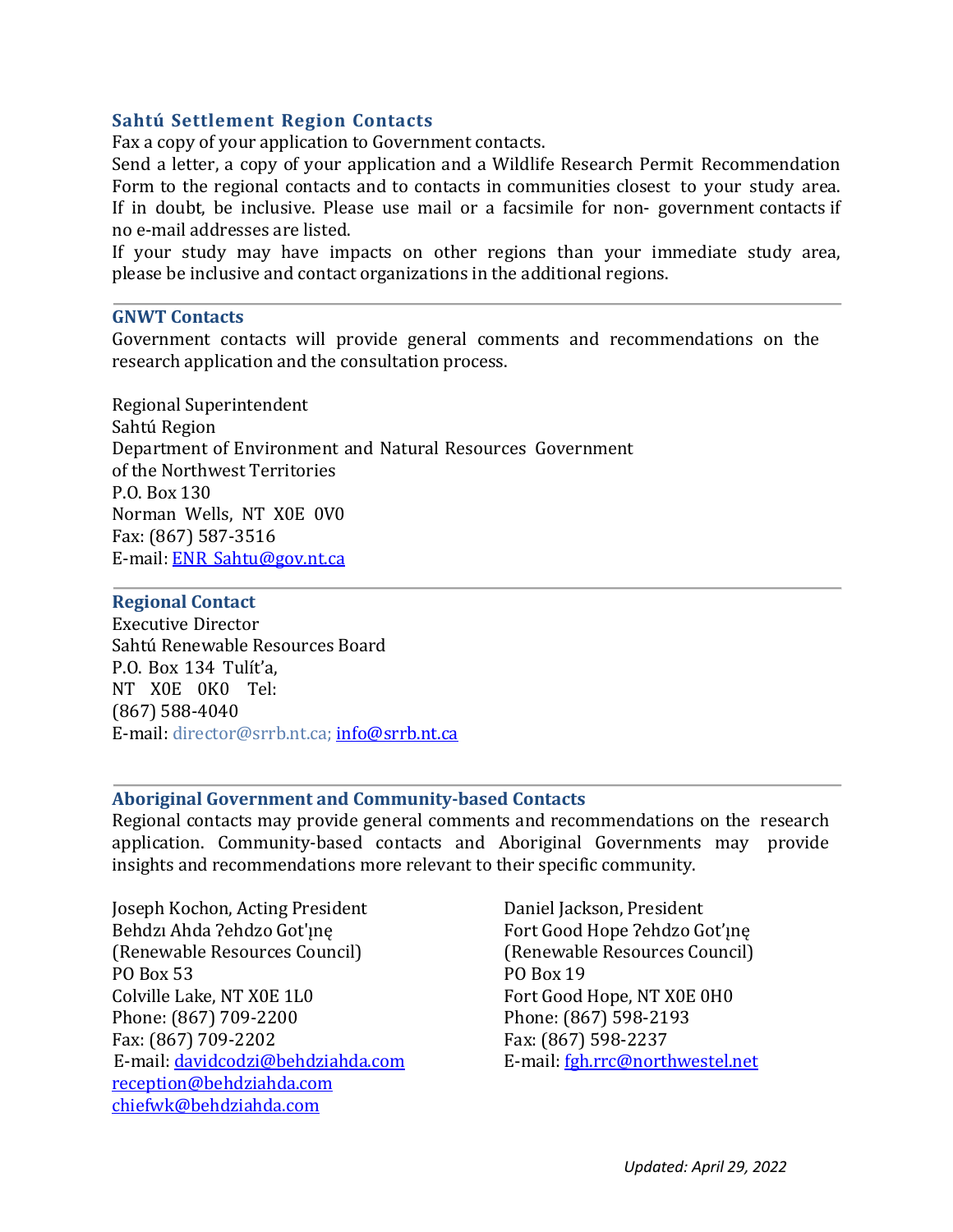Tulít'a ?ehdzo Got'ınę (Renewable Resources Council) Gordon Yakeleya, President Nadine, Office Manager PO Box 27 Tulít'a, NT X0E 0K0 Phone 867-588-4724 Fax 867-588-3726 Emai[l trrc@northwestel.net](mailto:trrc@northwestel.net)

Norman Wells ?ehdzo Got'ıne (Renewable Resources Council) Rhea McDonald, President Margaret McDonald, Office Manager PO Box 520 Norman Wells, NT X0E 0V0 Phone 867-587-2455 Fax 867-587-2545 Email: [nwrrc@nwlc.ca](mailto:nwrrc@nwlc.ca)

Déline ?ehdzo Got'ıne (Renewable Resources Council)/Land, Resources and Environment Department Edward Reeves, Office Manager PO Box 163 Déline, NT Canada, X0E 0G0 Telephone: 867-589-4224 Fax: 867-589-4230 Email: [drrc\\_manager@gov.deline.ca](mailto:drrc_manager@gov.deline.ca)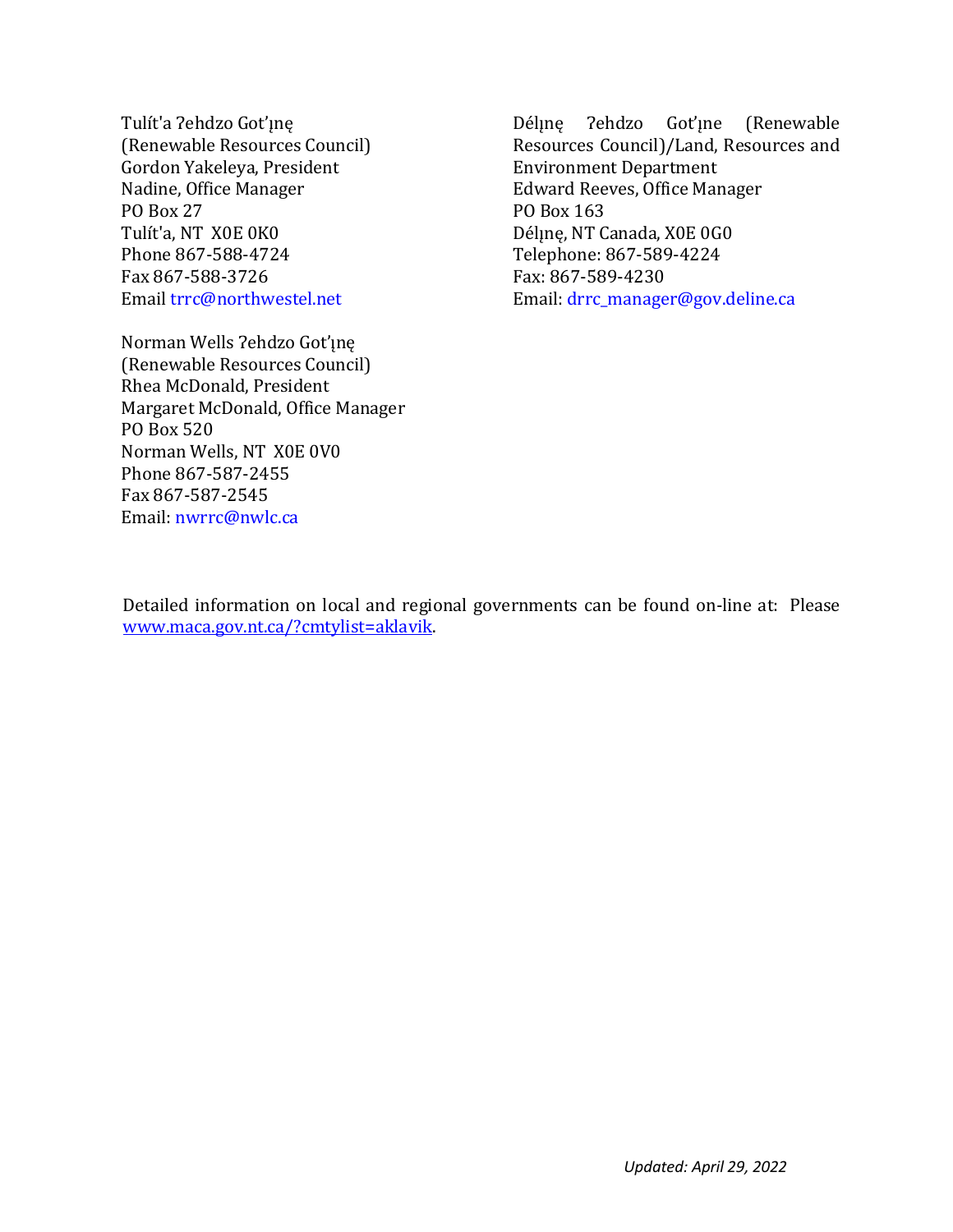# **Inuvialuit Settlement Region Contacts**

Fax a copy of your application to Government contacts.

Send a letter, a copy of your application and a Wildlife Research Permit Recommendation Form to the regional contacts and to contacts in communities closest to your study area. If in doubt, be inclusive. Please use mail or a facsimile for non- government contacts if no email addresses are listed.

If your study may have impacts on other regions than your immediate study area, please be inclusive and contact organizations in the additional regions.

# **GNWT Contacts**

Government contacts will provide general comments and recommendations on the research application and the consultation process.

Regional Superintendent Inuvik Region Department of Environment and Natural Resources Government of the Northwest Territories P.O. Box 2749 Inuvik, NT X0E 0T0 Fax: (867) 678-6659 E-mail: [norman\\_snowshoe@gov.nt.ca](http://diims.pws.gov.nt.ca/yk32vapp05pdav/nodes/21219298/norman_snowshoe%40gov.nt.ca)

# **Regional Contacts**

Chairperson Executive Director<br>Wildlife Management Advisory Council - NWT Ioint Secretariat Wildlife Management Advisory Council - NWT<br>P.O. Box 2120 Inuvik, NT X0E 0T0 Inuvik, NT X0E 0T0 Tel: (867) 777-2828 Tel: (867) 777-2828 Fax: (867) 777-2610 Fax: (867) 777-2610 E-mail: [wmacnwt@jointsec.nt.ca](http://diims.pws.gov.nt.ca/yk32vapp05pdav/nodes/21219298/wmacnwt%40jointsec.nt.ca)

Inuvialuit Game Council P.O. Box 2120 Inuvik, NT X0E 0T0 Tel: (867) 777-2828 Fax: (867) 777-2610 E-mail: [igc-rp@jointsec.nt.ca](mailto:igc-rp@jointsec.nt.ca)  P.O. Box 2120<br>Inuvik. NT X0E 0T0

# **Aboriginal Government and Community-based Contacts**

Regional contacts may provide general comments and recommendations on the research application. Community-based contacts and Aboriginal Governments may provide insights and recommendations more relevant to their specific community.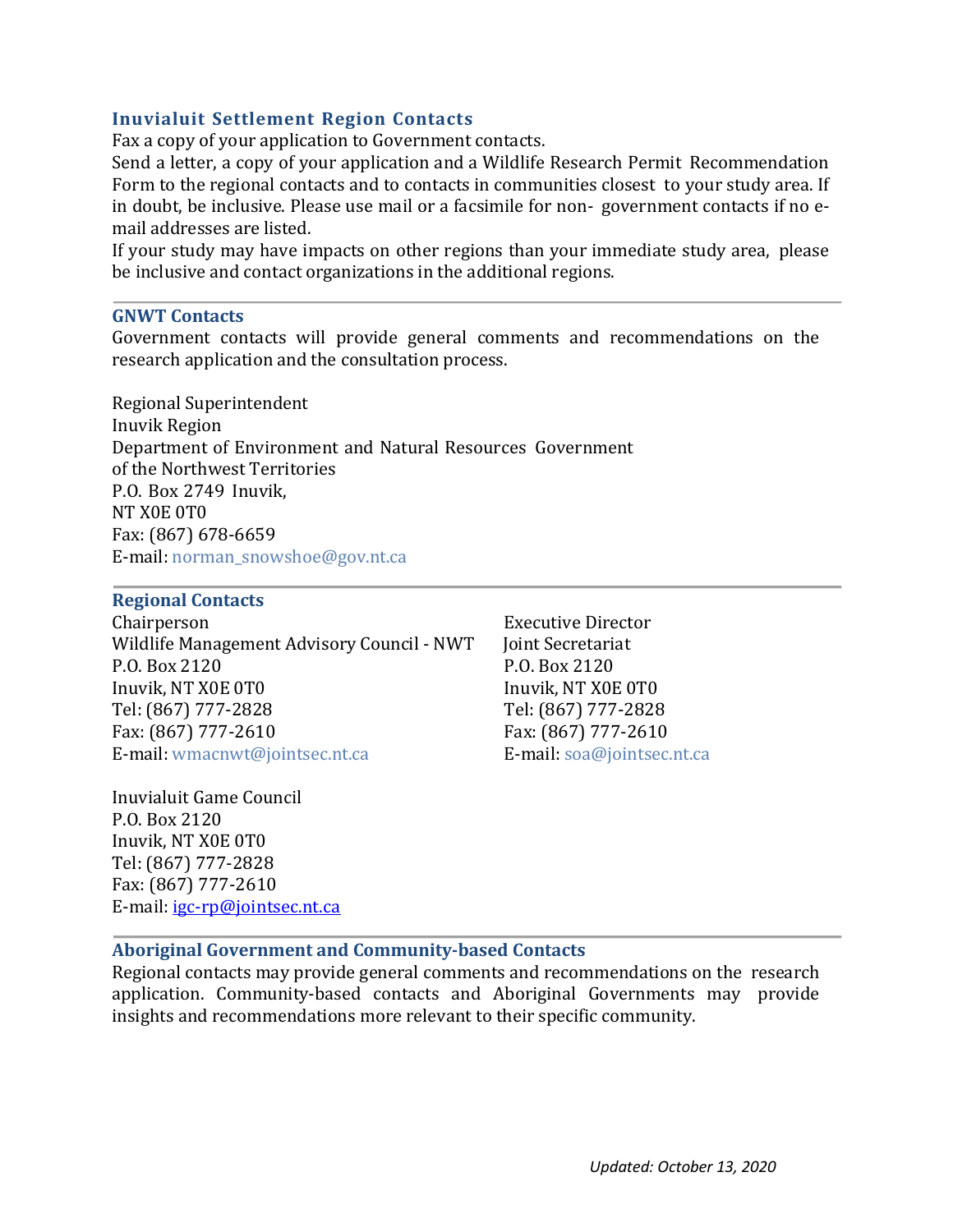President President Aklavik Hunters & Trappers Committee Thuvik Hunters & Trappers P.O. Box 133<br>
Aklavik. NT X0E 0A0<br>
Aklavik. NT X0E 0A0 Aklavik, NT X0E 0A0 P.O. Box 1720 Tel: (867) 978-2723 Inuvik, NT X0E 0T0 Fax: (867) 978-2815 Tel: (867) 777-3671 E-mail: ahtc@northwestel.net

President President Sachs Harbour Hunters & Trapper Paulatuk Hunters & Trappers<br>
Committee Committee Committee<br>P.O. Box 79 Sachs Harbour, NT X0E 0Z0 Paulatuk, NT X0E 1N0 Tel: (867) 690-3028<br>Fax: (867) 690-3616 Fax: (867) 580-3404 Fax: (867) 690-3616 Fax: (867) 580-3404 E-mail: [shtcresperson@yahoo.ca](http://diims.pws.gov.nt.ca/yk32vapp05pdav/nodes/21219298/sachshunters%40yahoo.ca)

President President Olokhaktomiut Hunters & Trappers<br>
Committee Committee Committee Committee Committee P.O. Box 161 P.O. Box 286<br>Ulukhaktok. NT X0E 0S0 P.O. Box 286 Tel: (867) 396-4808<br>Fax: (867) 396-3025 Fax: (867) 977-2433 Fax: (867) 396-3025<br>
E-mail: ohtc 2015@outlook.com E-mail: tuk.htc@gmail.com E-mail: ohtc 2015@outlook.com

E-mail: [inuvikhtc@hotmail.com](http://diims.pws.gov.nt.ca/yk32vapp05pdav/nodes/21219298/inuvikhtc%40hotmail.com)

P.O. Box 39<br>Paulatuk, NT X0E 1N0

Tuktoyaktuk, NT X0E 1C0<br>Tel: (867) 977-2457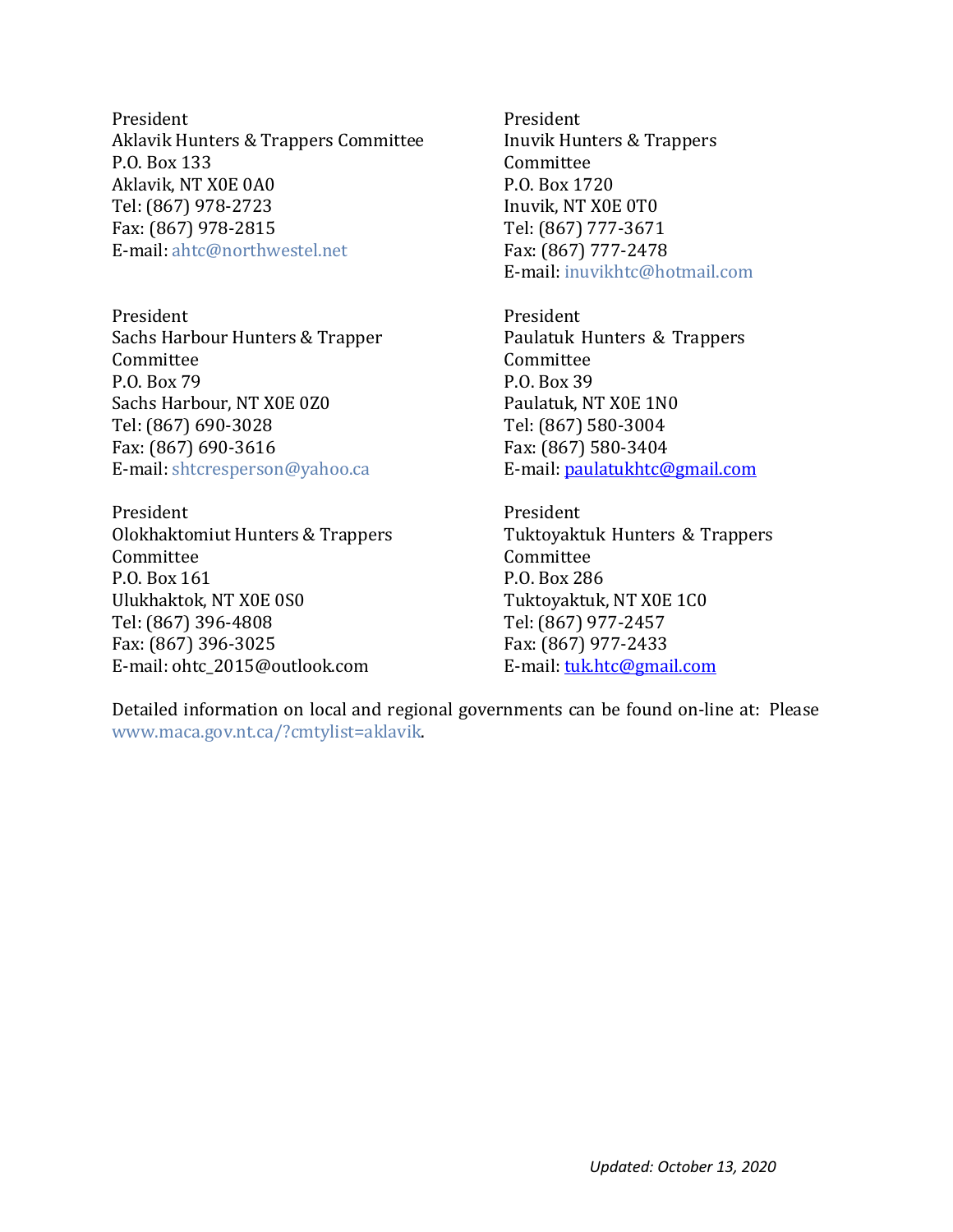# **Gwich'in Settlement Region Contacts**

Fax a copy of your application to Government contacts.

Send a letter, a copy of your application and a Wildlife Research Permit Recommendation Form to the regional contacts and to contacts in communities closest to your study area. If in doubt, be inclusive. Please use mail or a facsimile for non- government contacts if no email addresses are listed.

If your study may have impacts on other regions than your immediate study area, please be inclusive and contact organizations in the additional regions.

# **GNWT Contacts**

Government contacts will provide general comments and recommendations on the research application and the consultation process.

Regional Superintendent Inuvik Region Department of Environment and Natural Resources Government of the Northwest Territories P.O. Box 2749 Inuvik, NT X0E 0T0 Fax: (867) 678-6651 E-mail: [norman\\_snowshoe@gov.nt.ca](http://diims.pws.gov.nt.ca/yk32vapp05pdav/nodes/21219298/norman_snowshoe%40gov.nt.ca)

# **Regional Contact**

Executive Director Gwich'in Renewable Resources Board P.O. Box 2240 Inuvik, NT X0E 0T0 Tel: (867)777-6600 Fax: (867) 777-6601 E-mail: [GRRBReviews@grrb.nt.ca](http://diims.pws.gov.nt.ca/yk32vapp05pdav/nodes/21219298/GRRBReviews%40grrb.nt.ca)

# **Aboriginal Government and Community-based Contacts**

Regional contacts may provide general comments and recommendations on the research application. Community-based contacts and Aboriginal Governments may provide insights and recommendations more relevant to their specific community.

President President Ehdiitat Gwich'in Council<br>
P.O. Box 118<br>
P.O. Box 2570 Aklavik, NT X0E 0A0 Inuvik, NT X0E 0T0 Tel: (867) 978-2340 Tel: (867) 777-6650 Fax: (867) 978-2937<br>
E-mail: errccoord@northwestel.net E-mail: rrc@nihtatgwichin.ca E-mail: [errccoord@northwestel.net](mailto:errccoord@northwestel.net)

P.O. Box 2570<br>Inuvik, NT XOE 0T0